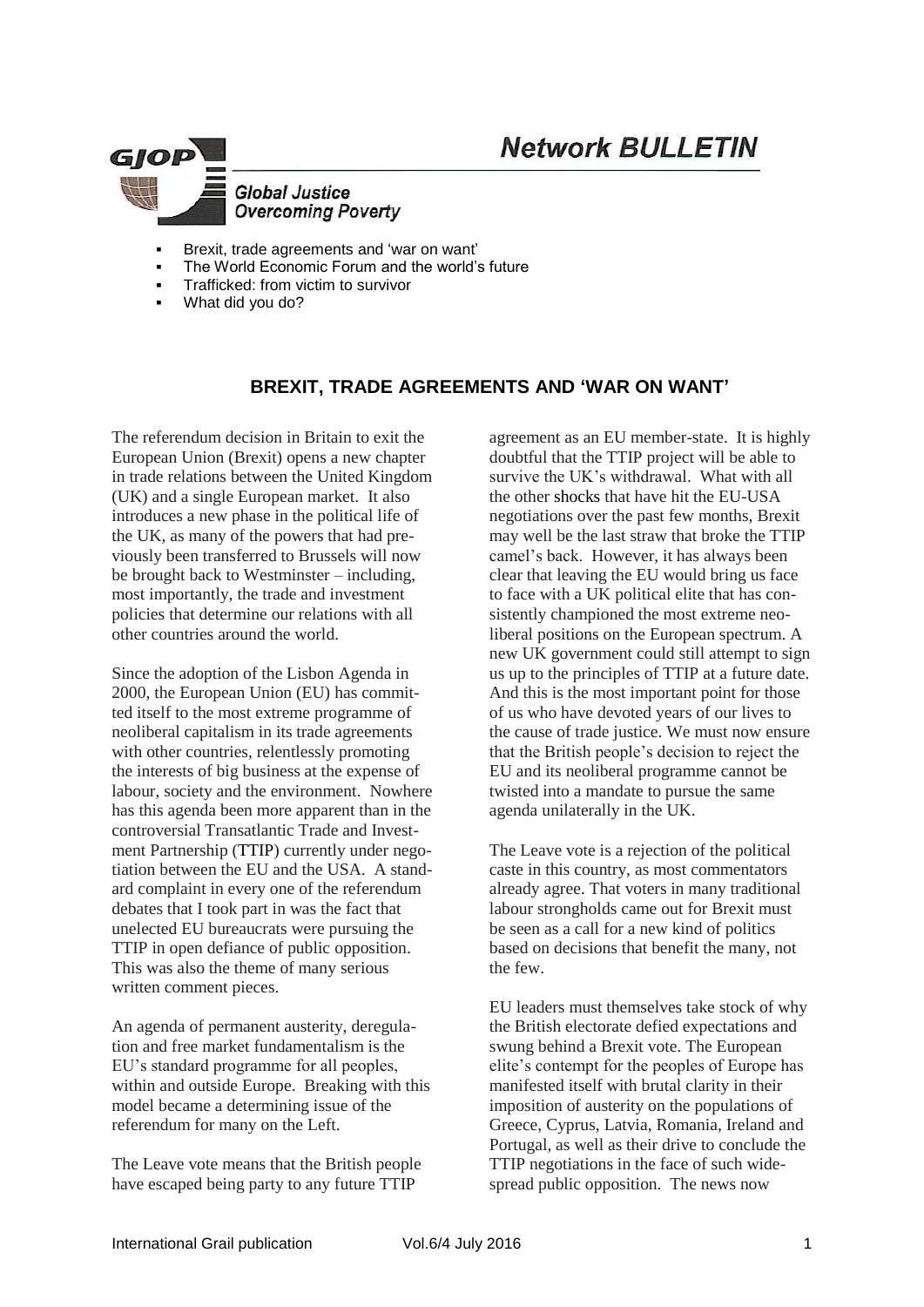coming out of Brussels is that EU trade commissioner, Cecilia Malmström, intends to [deny](http://www.breitbart.com/london/2016/06/21/eu-bypass-democracy-trade-deals/) national parliaments their promised vote on the EU-Canada trade deal, CETA. This is just the latest in a series of anti-democratic decisions that EU leaders need to reconsider urgently if they do not wish to be responsible for the further disintegration of the EU.

The fight is on to secure justice, rights and

democracy inside and outside the EU, to reject the appalling scapegoating of migrants that we have seen during the Brexit debate and to stand up for social justice for all peoples. Now is the time to put aside the divisions caused by the referendum and unite behind this common vision of a better world.

*Source: John Hilary, Executive Director of 'War on Want'. Version of this article appeared in The [Independent'.](http://www.independent.co.uk/voices/brexit-ttip-what-next-europe-canada-trade-a7104356.html) Slightly edited A Healey.*

#### **THE WORLD ECONOMIC FORUM AND THE WORLD'S FUTURE**

Is the World Economic Forum (WEF) the future of global governance? In January 20 – 23 this year, 2,500 people including 40 Heads of State attended the annual Davos Forum, whose stated mission is to 'improve the state of the world ...(and) shape global, regional, and industry agendas'. The WEF carefully blends together many private and public organisations and private institutions and claims that it is accountable to all parts of society, according to The Transnational Institute (TNI). Those present at Davos in 2015 were predominantly men (83%), mainly from Europe and the United States (75%),

Besides the Forum in Davos, there is a yearround membership composed exclusively of 1000 of the world's largest multi-national corporations, most of which have an annual turnover of \$5 billion. Is Davos accountable to society? Not according to research by the TNI, which reveals the make-up of the Board of 24 members: 67% are from Europe and North America; 24% are women; there are no African members; half the Board (12) are currently corporate executives while 4 others have a corporate background. 22 of the 24 went to universities in the USA and Europe and, of these, 10 went to Harvard. Peter Maurer of the International Red Cross is the only Board member who can be said to represent civil society. It is no surprise that there is a 'high prevalence of narrow ideological thinking and conflicts of interest' in the Board.

Some are leaders of 'corporations with a history of social and environmental abuse', yet the WEF claims to promote global citizenship. For example, the Chairman of Nestlé, Peter Brabeck-Letmathe, has stated that to claim that

water is a human right is an 'extreme view'. His corporation has a long record of destructtive practice, from bottled water to baby milk substitutes to child labour in Ivory Coast cocoa plantations. Mukhesh Ambani, India's richest man and Chairman of Reliance Industries, has a \$1 billion home of 27 storeys for a family of six, while 40% of India's children suffer from malnutrition. Japan's Heiko Tabenaka is a tax evader and advocate for privatisation of the postal services.

While the WEF presents itself as a responsible global actor, expressing its concern for global inequality and claiming to want to build a progressive globalisation, its structures display the opposite: 'dominated by the richest oligarchs and corporate executives, obsessed with minimising regulations for the sake of corporate profits, it raises questions about whose interests are really served'. Susan George of the TNI called these elites 'the Davos Class, a nomadic, powerful and interchangeable' class that, 'despite its members' nice manners and well-tailored clothes, is predatory'. It is particularly odious that, with no accountability, 'the Davos Class' is able to further its global agenda to serve its own economic interests, severely harming those in poverty around the world.

'There is evidence that the World Economic Forum has:

- stimulated the negotiation of new free trade agreements that have led to job losses and a massive rise in corporate litigations against States;
- facilitated the formation of the G20 that brought a few small actors into global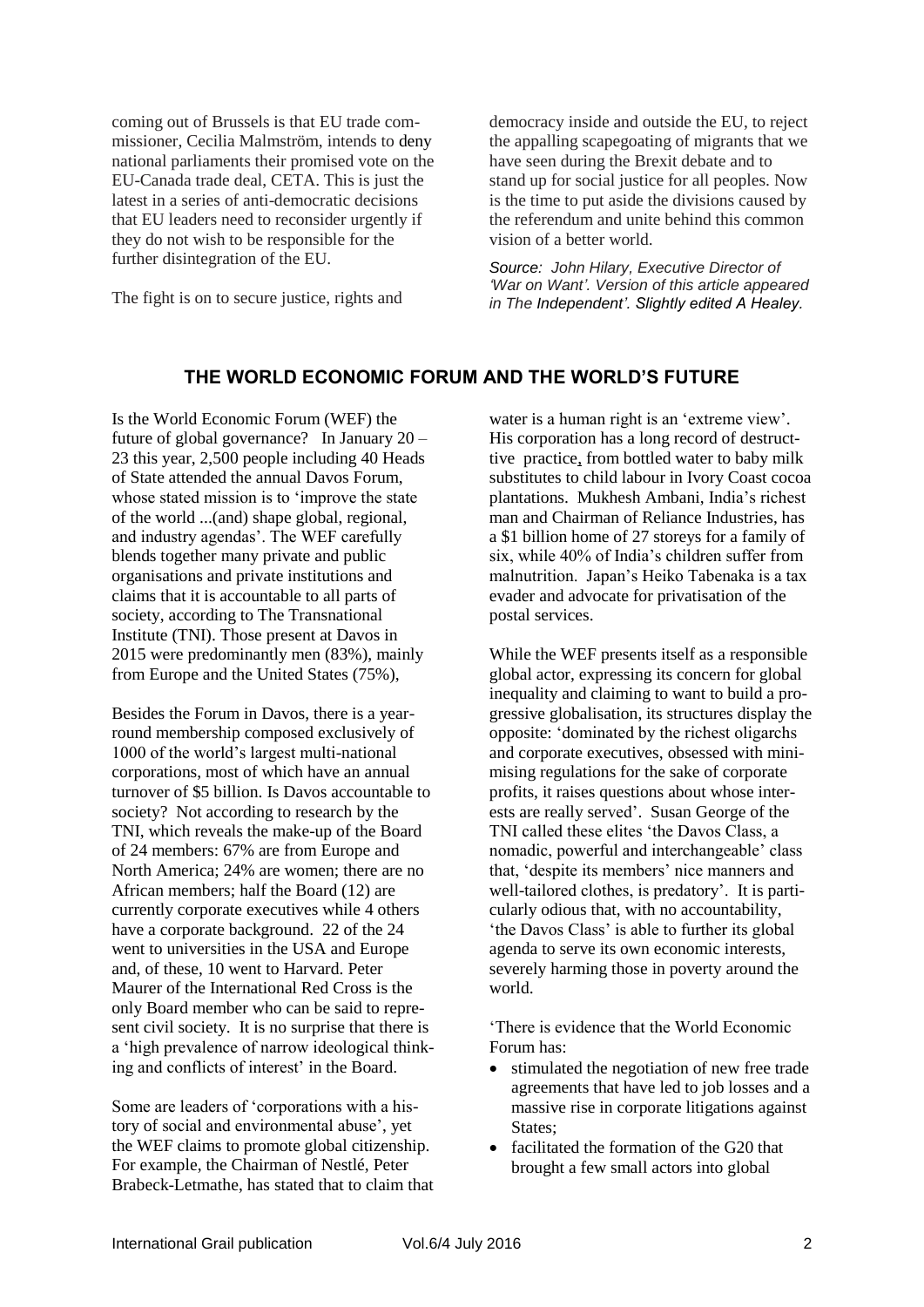policy-making but continued to exclude the vast majority of nations; and

• provided the forum for banks successfully to lobby government officials to limit regulations on the financial industry in the aftermath of the global crisis.'

'The World Economic Forum has made it clear that it sees itself as a model of how the world should be governed. It actively advocates, through its Global Redesign Initiative, for a shift from *multilateral governance,* based on State-to-State decision-making, to *multistakeholder governance,* in which corporations have a much more dominant role, becoming effectively global citizens. This process is already underway as more self-selected

and self-appointed multi-stakeholder forums appear world-wide, eg, the World Water Forum, the Marine Stewardship Council and the Inter-net Corporation for Assigned Names and Numbers (ICANN).'

The WEF Board is, in a sense, how the WEF wants the world to be run  $-$  by a small group of mainly male corporate executives with the same education and ideological vision, with a smattering of diverse non-corporate actors to give their project legitimacy.

*Source: Based on The Transnational Institute publication, 'Who Does the World Economic Forum Really Represent? An analysis of the Davos Class'. Edited by Mary Boyd.*

## **TRAFFICKED: FROM VICTIM TO SURVIVOR** An event organised by the Grail and UFER at the United Nations Human Rights Council, 14 June 2016, Geneva

At this moment, 20.9 million people are victims of human trafficking, according to data from *Asylum Access*. This tragedy will not disappear easily, linked as it is to criminal organisations. It is necessary that people all around the world realise that this is happening in their cities and villages, in restaurants they go to, on roads they travel, alongside their lives. And it is important that more of us know how to identify it and are able to combat it and contribute to saving lives..

This year, UFER (International Movement for Fraternal Union among Races and Peoples) and the International Grail organised a parallel event during the June session of the Human Rights Council in Geneva, Switzerland, together with Sisterworks and Asylum Access. Our event tried to bring to light the current situation of human trafficking in different areas of the globe and open a discussion of how to help eliminate this scourge. We were pleased to welcome members of several NGOs wanting to hear more and to make new connections for future collaboration.

According to the United Nations (UN), trafficking in persons means the recruitment, transportation, transfer, harbouring or receipt of persons, by means of the threat or use of

force or other forms of coercion, of abduction, of fraud, of deception, of the abuse of power or of a position of vulnerability or of the giving or receiving of payments or benefits to achieve the consent of a person, having control over another person for the purpose of exploittation. Exploitation shall include, at a minimum, the exploitation or the prostitution of others or other forms of sexual exploitation, forced labour or services, slavery or practices similar to slavery, servitude or the removal of organs.

The consent of a victim of trafficking to the intended exploitation is irrelevant once deception, coercion, force or other prohibited means have been used. Consent, therefore, cannot be used as a defence to absolve traffickers from criminal responsibility.

Ivonne van de Kar from Sisterworks, spoke about the current European reality and stressed how much more information is needed to fight human trafficking. Few States collect data on this matter. Nor is there enough information collected by international organisations. And States have different legal frameworks within which to work on human trafficking. Ivonne told us that it is important that we understand that this tragedy is happening before our eyes,